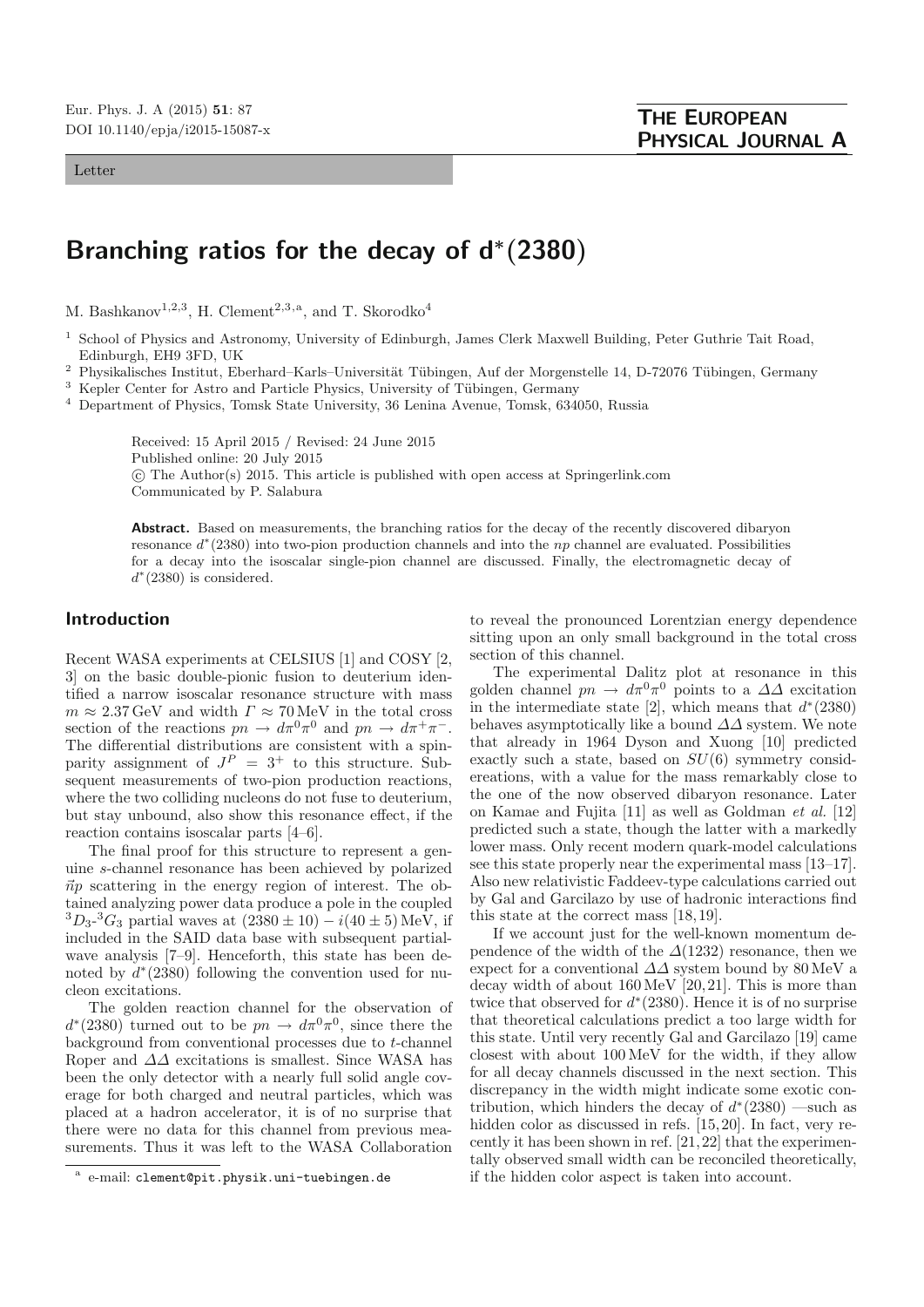To clarify the experimental situation, we examine in the following, whether all major hadronic decays of  $d<sup>*</sup>(2380)$  have been identified and understood or whether a substantial decay branch has escaped detection so far.

## **Decay channels and widths**

#### **Hadronic decays**

We consider the following reaction scenario as suggested by the data on two-pion production [2–6]:

$$
pn \to d^*(2380) \to \Delta\Delta \to (NN\pi\pi)_{I=0},\tag{1}
$$

where  $d^*(2380)$  denotes an s-channel resonance both in pn and  $\Delta\Delta$  systems. By this scenario, we neglect a possible direct decay  $d^*(2380) \rightarrow NN\pi$ , but we shall come back to this point in the next to next section. Note that an intermediate  $N\Delta$  configuration is excluded by isospin.

### $NN\pi\pi$  and  $np$  channels

First, we consider the possible decay channels in the scenario of eq. (1). In particular we estimate the partial decay width into the elastic  $pn$  channel.

The cross section of the isoscalar two-body resonance process  $pn \to d^*(2380) \to \Delta\Delta$  is given by the relativistic Breit-Wigner formula [23]:

$$
\sigma_{pn \to \Delta\Delta} = \frac{4\pi}{k_i^2} \frac{2J+1}{(2s_p+1)(2s_n+1)} \frac{m_{d^*}^2 \Gamma_i \Gamma_f}{(s-m_{d^*}^2)^2 + m_{d^*}^2 \Gamma^2},\tag{2}
$$

where  $k_i$  denotes the initial center-of-mass momentum.

As best estimates for mass and width of the resonance, we take the average over the results from elastic scattering and two-pion production, *i.e.*  $m_{d^*} = 2.375 \,\text{GeV}$  and  $\Gamma =$ 75MeV.

With  $J = 3$  and  $s_p = s_n = 1/2$ , the peak cross section at  $\sqrt{s} = m_{d^*} = 2.375 \text{ GeV } (k_i = 0.73 \text{ GeV}/c)$  is then

$$
\sigma_{pn \to \Delta\Delta}(peak) = \sigma_0 \frac{\Gamma_i \Gamma_f}{\Gamma^2},\tag{3}
$$

with

$$
\sigma_0 = 16.1 \,\text{mb} \quad \text{(unitarity limit)}.\tag{4}
$$

Since we also have

$$
\Gamma = \Gamma_i + \Gamma_f,\tag{5}
$$

we get from  $(3)$  and  $(5)$ :

$$
\Gamma_i = \Gamma \left( \frac{1}{2} \pm \sqrt{\frac{1}{4} - \frac{\sigma_{pn \to \Delta\Delta} (peak)}{\sigma_0}} \right). \tag{6}
$$

In general, partial and total widths are momentum dependent quantities. Therefore, branching ratios, as we will derive below for  $d^*(2380)$ , have been defined by convention to be quoted at the Breit-Wigner resonance mass or at the resonance pole, see Particle Data Group recommendations [23]. In case of  $d^*(2380)$  both coincide within uncertainties. Hence, we need to consider the resonance cross sections only at its peak position. Also, in all relevant WASA experiments the energy resolution has been similar, in the range of  $10-20 \,\text{MeV}$ , which is small compared to the resonance width. Hence the smearing effect on the resonance curve is small and in particular comparable in all measured channels, so that this effect tends to cancel in the branching ratios to large extent.

To estimate  $\sigma_{pn \to \Delta\Delta}(peak)$  consider the total cross sections of all channels, where the isoscalar  $\Delta\Delta$  system can decay into:

i) 
$$
d\pi^0\pi^0
$$
 and  $d\pi^+\pi^-$ :

Due to isospin rules we expect

$$
\sigma_{d\pi^+\pi^-}(d^*) = 2 \sigma_{d\pi^0\pi^0}(d^*). \tag{7}
$$

However, due to the isospin violation in the pion mass, the available phase space is somewhat smaller for charged pion production than for the production of the lighter neutral pions. In ref. [3] it has been shown that this results in a resonance cross section, which is lower by about 20% in case of the  $d\pi^+\pi^-$  channel. Hence we have

$$
\sigma_a := \sigma_{d\pi^+\pi^-}(d^*) + \sigma_{d\pi^0\pi^0}(d^*)
$$
  
\n
$$
\approx 2.6 \sigma_{d\pi^0\pi^0}(d^*).
$$
 (8)

The peak cross section of the  $pn \to d\pi^0 \pi^0$  reaction at The peak cross section of the  $pn \rightarrow a \rightarrow a$  is reaction at  $\sqrt{s} = 2.37 \,\text{GeV}$  has been measured to be 0.27 mb [3]. This includes the contributions of the t-channel  $\Delta\Delta$ and Roper excitations. Accounting for these background effects, the pure resonance cross section in this channel amounts to about 0.24 mb, *i.e.*,  $\sigma_a \approx 0.62$  mb. Since the cross sections of the three fusion reactions  $pn \to d\pi^0\pi^0$ ,  $pn \to d\pi^+\pi^-$  and  $pp \to d\pi^+\pi^0$  measured in ref. [3] are closely connected by isospin, only a small uncertainty of about 10% in absolute normalization has been quoted. This leads to

$$
\sigma_a \approx 0.62(6) \,\text{mb}.\tag{9}
$$

ii)  $pp\pi^0\pi^-$ ,  $nn\pi^+\pi^0$ ,  $np\pi^0\pi^0$  and  $np\pi^+\pi^-$  —isoscalar parts:

First, we consider the  $pp\pi^0\pi^-$  channel. Though both the pp pair and the  $\pi^0 \pi^-$  pair are isovector pairs, together they may couple to total isospin  $I = 0$ . Hence the isoscalar resonance  $d^*(2380)$  may also decay into the isoscalar part of the  $pp\pi^0\pi^-$  channel. In fact, the decay of the resonance into the  $pp\pi^0\pi^-$  channel proceeds via the same intermediate  $\Delta^+ \Delta^0$  system as the  $d\pi^0\pi^0$  channel does. From isospin coupling we expect that the resonance decay into the  $pp\pi^0\pi^-$  system should be half of that into the  $np\pi^{0}\pi^{0}$  system, which is in the order of 0.2mb —see next to next paragraph. In fact, a recent measurement [4] of this channel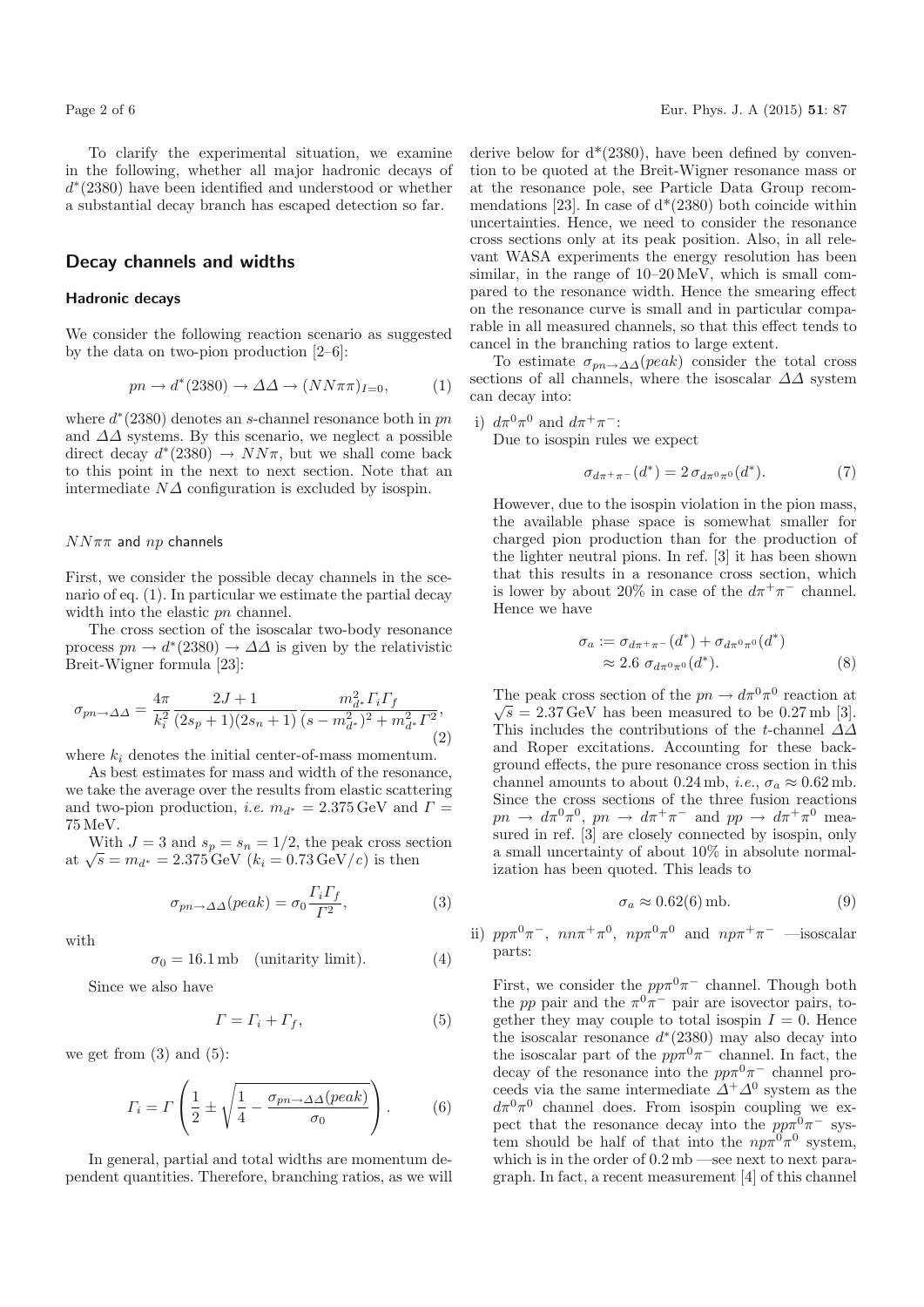by WASA-at-COSY is in agreement with a resonance contribution of  $0.10(1)$  mb in the total cross section at  $\sqrt{s} = 2.37 \,\text{GeV}.$ 

The  $nn\pi^{+}\pi^{0}$  channel is just the isospin mirrored one to the  $pp\pi^0\pi^-$  channel. Hence it has to have the same resonance contribution.

In a recent paper  $[24]$ , Fäldt and Wilkin present an estimate of the resonance cross section in the  $pn \to pn\pi^0\pi^0$  reaction. According to their calculation based on final state interaction theory, the expected peak cross section in the deuteron breakup channel  $pn\pi^{0}\pi^{0}$  is about 85% that of the non-breakup channel  $d\pi^0\pi^0$ , *i.e.* about 0.2mb. Recently also Albaladejo and Oset [25] estimated the expected resonance cross sections in  $pn \to pn\pi^0\pi^0$  and  $pn \to pn\pi^+\pi^-$  using a more elaborate theoretical procedure. Their result for the  $pn \to pn\pi^0\pi^0$  channel is compatible with that from ref. [24]. In fact, a recent measurement at WASA [5] shows that the data are in accordance with a contribution of  $d^*(2380)$  with a strength of  $0.20(3)$  mb.

The resonance effect in the isoscalar part of the  $np\pi^+\pi^-$  channel is composed of the configurations, where either both  $np$  and  $\pi^+\pi^-$  pairs couple each to  $I = 0$  or both pairs each to  $I = 1$ . The first case gives just twice the contribution in the  $np\pi^{0}\pi^{0}$  channel. The latter case provides the same situation as in the  $pp\pi^0\pi^-$  channel. Hence, we have

$$
\sigma_{np\pi^+\pi^-}(d^*) \approx 2\sigma_{np\pi^0\pi^0}(d^*) + \sigma_{pp\pi^0\pi^-}(d^*)
$$
  

$$
\approx 0.50(8) \text{ mb.}
$$
 (10)

Note that in these non-fusion channels there is no ABC effect, *i.e.* no low-mass enhancement in the  $\pi\pi$ invariant mass spectra [4–6]. Hence the phase-space reduction due to different masses of charged and neutral pions as discussed above for the  $d\pi^+\pi^-$  channel does not play a significant role here.

Our estimate for the resonant  $pn \to pn\pi^+\pi^-$  cross section is in good agreement with that of ref. [25], where, however, only the contributions with  $I = 0$  coupled nucleon and pion pairs were considered. Our result also is compatible with available measurements for this channel, see ref. [6], including the newest results from HADES [26].

In total we have, from these four reactions,

$$
\sigma_b := \sigma_{np\pi^+\pi^-}(d^*) + \sigma_{np\pi^0\pi^0}(d^*)
$$
  
+  $\sigma_{pp\pi^0\pi^-}(d^*) + \sigma_{nn\pi^+\pi^0}(d^*)$   
= 0.50(8) mb + 0.20(3) mb  
+0.10(1) mb + 0.10(1) mb  
= 0.90(13) mb. (11)

Altogether we get as an estimate

$$
\sigma_{pn \to \Delta\Delta}(peak) = \sigma_a + \sigma_b \approx 1.5(2) \,\text{mb}.\tag{12}
$$

Putting this into eq. (6) and selecting the minus sign in front of the root (see discussion below) we obtain

$$
\Gamma_i = 8(1) \,\text{MeV}, \quad \text{for} \quad \Gamma = 75 \,\text{MeV}, \tag{13}
$$

**Table 1.** Experimental branching ratios (BR) of the  $d^*$  resonance into its decay channels based on eqs.  $(1)$ – $(3)$  and  $(12)$ and the peak cross sections given under i) and ii).

| Decay channnel     | ΒR        | Derived from          |
|--------------------|-----------|-----------------------|
| np                 | $12(3)$ % | measurement [8]       |
| $d\pi^{0}\pi^{0}$  | $14(1)\%$ | measurement [3]       |
| $d\pi^+\pi^-$      | $23(2)\%$ | measurement [3]       |
| $np\pi^+\pi^-$     | $30(5)\%$ | measurement $[6, 26]$ |
| $np\pi^0\pi^0$     | $12(2)\%$ | measurement [5]       |
| $pp\pi^{0}\pi^{-}$ | $6(1)\%$  | measurement [4]       |
| $nn\pi^+\pi^0$     | $6(1)\%$  | isospin symmetry      |

which in turn corresponds to a resonance cross section in the elastic pn channel of only

$$
\sigma_{pn \to pn} \approx 0.17(2) \,\text{mb},\tag{14}
$$

if we apply eq. (3) for the incident channel.

From the SAID partial-wave analysis of elastic  $np$  scattering including the new WASA data on polarized  $\vec{n}p$  scattering in the energy region of  $d^*(2380)$  an elastic partial width of  $\Gamma_i = 10(2)$  MeV has been derived corresponding to a branching ratio of  $12(3)\%$  [8]. This result agrees reasonably well with the value obtained above in eq. (13).

We note in passing that the other solution of eq. (6) —the one with the plus sign— leads to the complementary result, namely  $\Gamma_i = 67 \text{ MeV}$  —thus implying that the resonance would be predominantly elastic, i.e., mainly decay into the elastic channel and only weakly into the pionproduction channels. This solution is at obvious variance with elastic np scattering data.

From the peak cross sections given under i) and ii) as well as from eqs.  $(3)$ – $(12)$  we may readily calculate the branching ratios  $BR := \Gamma_j/\Gamma$  for the decay of the resonance into the individual  $NN\pi\pi$  channels. The results are listed in table 1.

The experimental branching ratios listed in table 1 add up to  $103(15)\%$ , which is consistent within the assumption in eq. (1) that the  $d^*$  decay proceeds solely via the intermediate  $\Delta\Delta$  system and the np channel. From the data on differential observables, in particular Dalitz plots and  $N\pi$ -invariant mass spectra, we know that these are the dominant decay channels. But this does not exclude that there might be other small decay channels. E.g., it has been proposed that there might be a 5% decay branch  $d^* \rightarrow d\sigma$  with an unusual light and narrow  $\sigma$  particle, in order to describe the low-mass enhancement (ABC effect), see refs. [27,28].

From the fact that we have two independent results for the elastic partial width, namely the one obtained from the SAID partial-wave analysis and the one derived in eq. (8), we may obtain an upper limit for decay branchings not covered by eq. (1). If we account for such branching by a partial width  $\Gamma_s$ , then  $\Gamma$  in eq. (6) is to be replaced by  $(T - \Gamma_s)$ . Assuming then, e.g.,  $\Gamma_s/\Gamma$  to be in the order of 10% leads subsequently to a reduction of our result for the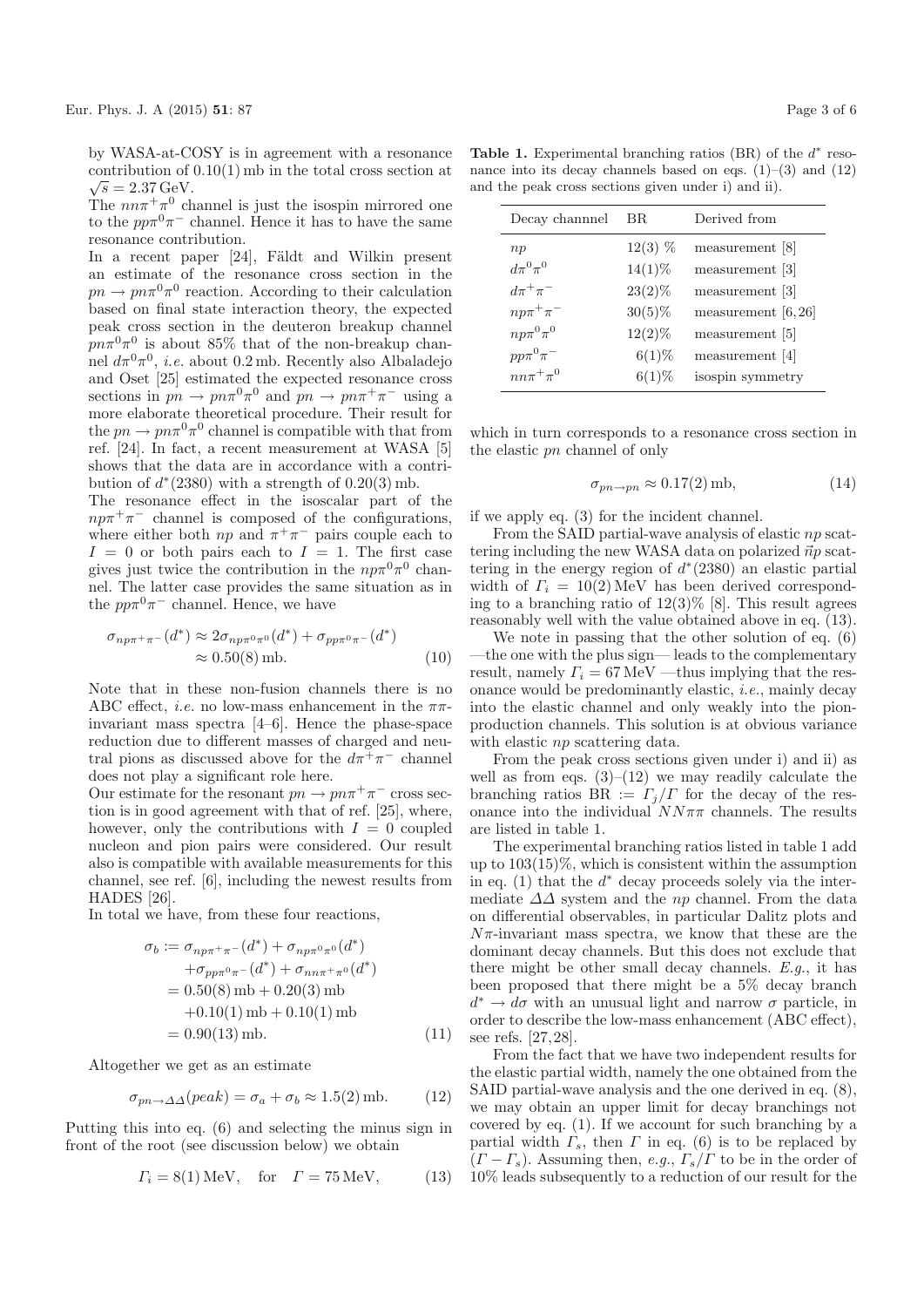

**Fig. 1.** Background-subtracted cross sections for the reactions  $pn \to d\pi^0\pi^0$ ,  $pn \to d\pi^+\pi^-$  (isoscalar part),  $pn \to pn\pi^0\pi^0$  and  $pn \to pp\pi^0\pi^-$  (from top to bottom) as obtained from WASA measurements  $[2,3,5,4]$  and refs.  $[29,30]$  by subtraction of the conventional background as given in refs. [2,3,5,4].

elastic partial width from 8 to 7MeV, i.e., the agreement with the SAID results fades away. Thus we estimate that the sum of branchings missed by eq. (1) cannot be larger than 10%.

As an alternative to the consideration of peak cross sections we may also exam the full resonance effect in the various reaction channels. Since the signal-to-background ratio is largest at the resonance peak, an integration over the full resonance region is naturally more sensitive to the assumed background and also to the negligence of interferences of the resonance with the background. However, statistics improves that way and this method is largely independent of the experimental energy resolution. Hence this method may serve as a cross-check of the results obtained by the peak cross section method. Figure 1 shows the background-subtracted cross sections for the reactions  $pn \to d\pi^0 \pi^0$ ,  $pn \to d\pi^+ \pi^-$  (isoscalar part),  $pn \to pn\pi^0 \pi^0$ and  $pn \to pp\pi^0\pi^-$  (from top to bottom) as obtained from WASA measurements [2,3,5,4] and refs. [29,30] by subtraction of the conventional background given in refs. [2, 3,5,4]. In order to keep the background problem as small as possible, but to account still sufficiently for any energy smearing due to the experimental resolution, we do not integrate over the full resonance region, but only from  $m_{d^*} - \Gamma/2$  to  $m_{d^*} + \Gamma/2$ . If we normalize then to the branching ratio of 14% for the  $d^*$  decay into  $d\pi^0\pi^0$  we obtain  $21(1)\%$ ,  $11(1)\%$  and  $7(1)\%$  for the branching ratios the  $d^*$  decay into  $d\pi^+\pi^-$ ,  $pn\pi^0\pi^0$  and  $pp\pi^0\pi^-$  channels, respectively. These results agree very well with those from the peak cross section method given in table 1.

### $NN\pi$  channel

One such channel, which has not yet been investigated experimentally, is  $d^*(2380) \to NN\pi$ , *i.e.* concerns isoscalar single-pion production. Since single-pion production in NN collisions is either purely isovector or isospin mixed, the isoscalar part has to be obtained by combination of various cross section measurements. Most favorable appears the combination [31]:

$$
\sigma_{NN \to NN\pi}(I=0) = 3 \left(2\sigma_{np \to pp\pi^-} - \sigma_{pp \to pp\pi^0}\right), \quad (15)
$$

which derives from isospin decomposition of single-pion production [32]. Experimentally the most difficult part is the measurement of the  $np \to pp\pi^-$  reaction, since it affords either neutron beam or target. Technically, this may be achieved by use of deuteron beam or target and measurement of the above reaction in the quasi-free mode. Since this necessitates, however, exclusive and kinematically complete measurements, in order to obtain reliable results, the data base on that is sparse, see ref. [31]. In particular, there are no data in the region of the  $d^*(2380)$ resonance.

Also theoretically, it is difficult to construct a process of sizable cross section, where  $d*(2380)$  can decay into the single-pion channel. As mentioned at the beginning of this section, an intermediate  $\Delta N$  system is isospin forbidden. Hence the next simple candidate configuration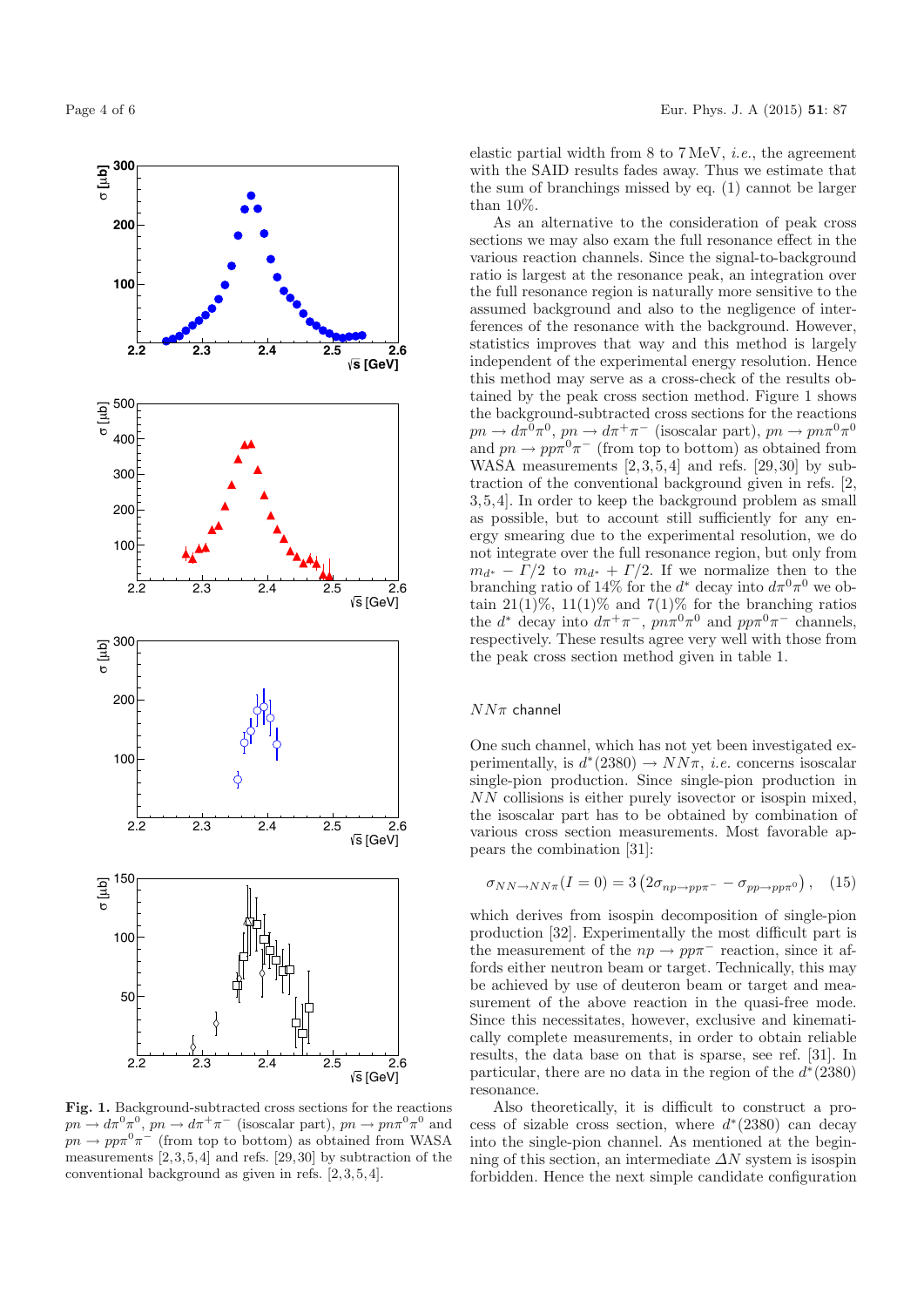would be  $N^*(1440)N$ . However, spin-parity  $J^P = 3^+$  of  $d*(2380)$  would require a d-wave between  $N*(1440)$  and N. Since the resonance energy is just at the  $N*(1440)N$ threshold, the probability for such a decay must be tiny already from the kinematical point of view [28]. Another possibility would be, if  $d^*$  decays via the resonance structure  $D_{12}(2150)$  with  $I(J^P) = I(2^+)$  at the  $N\Delta$  threshold, as proposed in refs. [18,19,27], which in turn can decay into the NN system. This would give then the scenario  $d^* \rightarrow D_{12}(2150)\pi \rightarrow NN\pi$ . Also, the following process  $np \to d^* \to np \to NN\pi$  appears to be possible in principle. However, aside from the fact this affords another reaction step beyond elastic scattering via the  $d^*$  resonance, this process has to proceed with the  ${}^{3}D_3$  partial wave, which is not dominant in single pion production.

Whatsoever, a careful experimental investigation of this issue appears to be appropriate. Since WASA at COSY has finished its experimental program, dedicated measurements on that issue are no longer possible. However, the existing data base at WASA taken for various purposes contains data also on the desired single-pion production channels. A corresponding data analysis is in progress.

#### **Electromagnetic decays**

An electromagnetic excitation of the deuteron groundstate to the  $d^*(2380)$  resonance is highly informative, since its transition formfactor gives access to size and structure of this resonance.

Judging just from the electromagnetic coupling constant, we expect electromagnetic decays to be suppressed already by two order of magnitudes —as is borne out, e.g. in the decay of the  $\varDelta$  resonance. A technical feasible excitation of  $d^*(2380)$  would start by photo or electro excitation from the deuteron groundstate. A real or virtual photon would need then to transfer two units of angular momentum, *i.e.* be of  $E2$  or  $C2$  multipolarity, which lowers the transition probability further. In addition, the overlap in the wave functions of d and  $d^*(2380)$  enters profoundly. We are aware of two theoretical calculations dealing with such a scenario [33,34], where cross sections in the range pb/sr–nb/sr are predicted for the forward angular range. These are two orders lower than conventional processes and hence it appears very difficult to sense the resonance excitation under usual conditions. In this respect, the reaction  $\gamma d \to d\pi^0 \pi^0$  appears to be attractive, since the conventional processes there are expected to be particularly small [35].

A way out could be polarization measurements. The situation looks similar to the one in elastic np scattering. As we have shown above, the  $d^*(2380)$  resonance contribution is about 0.17mb, which is more than two orders below the total elastic cross section. However, with help of the analyzing power, which consists only of interference terms in partial waves, it was possible to filter out reliably the resonance contribution.

The analogous case in electro or photo excitation of  $d<sup>*</sup>(2380)$  constitute measurements of the polarization of

the outgoing proton in the reactions  $\gamma d \to n\vec{p}$  and  $\gamma^* d \to$ 

 $n\vec{p}$ , respectively, where  $\gamma^*$  stands for a virtual photon created in inelastic electron scattering on the deuteron. As in the analyzing power of  $np$  scattering the angular dependence of the resonance effect in the polarization of the outgoing proton should be proportional to the associated Legendre polynomial  $P_3^1(\cos \Theta)$  [8]. Therefore, the maximal resonance effect is expected to be at a scattering angle of  $\Theta = 90^\circ$ .

In fact, such an effect has already been looked for previously by Kamae et al. in corresponding data from the Tokyo electron synchrotron [36–39]. In order to describe the observed large polarizations in the region of  $d^*(2380)$ they fitted a number of resonances to the data, among others also a  $J^P = 3^+$  state. However, presumably due to the limited data base they only obtained very large widths for these resonances in the order of 200–300 MeV —as one would expect from conventional  $\Delta\Delta$  excitations.

Recently, new polarization measurements from JLAB appeared [40]. Their lowest energy point is just in the  $d<sup>*</sup>(2380)$  region and is compatible with a maximal polarization of  $P = -1$ . It confirms thus the old Tokyo results in the sense that in this region there is a build-up of a very large polarization, which rapidly decreases both towards lower and higher energies, see fig. 1 in ref. [40]. Of course, a dedicated measurement over the region of interest is needed, in order to see, whether a narrow structure with the width of  $d^*(2380)$  can be observed in this observable.

## **Conclusions**

We have considered all  $NN\pi\pi$  channels, into which the isoscalar dibaryon resonance  $d^*(2380)$  can decay. For all of these channels there exist meanwhile experimental data, which show the  $d<sup>*</sup>(2380)$  resonance contribution and thus deliver the corresponding decay branchings. These branchings are compatible with what one expects from isospin coupling, if the intermediate state is a  $\Delta\Delta$  configuration. This in turn agrees with the result from the Dalitz plot in the golden channel  $d\pi^0\pi^0$ , where the background situation is optimal. We add that there is no sign of this resonance observed in isovector  $NN\pi\pi$  channels [3,41,42].

So the only possible hadronic decay channel, which missed so far a careful inspection, is the  $NN\pi$  channel —though we know of no simple mechanism, by which d<sup>∗</sup>(2380) could decay into such an isoscalar configuration. However, since such a scenario has not yet been examined experimentally, a dedicated experimental investigation appears to be in order.

The electromagnetic decay is expected to be tiny compared to the hadronic decay branchings. As we also pointed out, the d<sup>∗</sup>(2380) contribution in deuteron disintegration processes will be even small compared to the background from conventional processes. A way out will possibly be the measurement of polarization observables. In particular, the polarization of the outgoing proton or neutron appears to be very promising as discussed above. Forthcoming measurements at MAMI could possibly give a decisive answer on that.